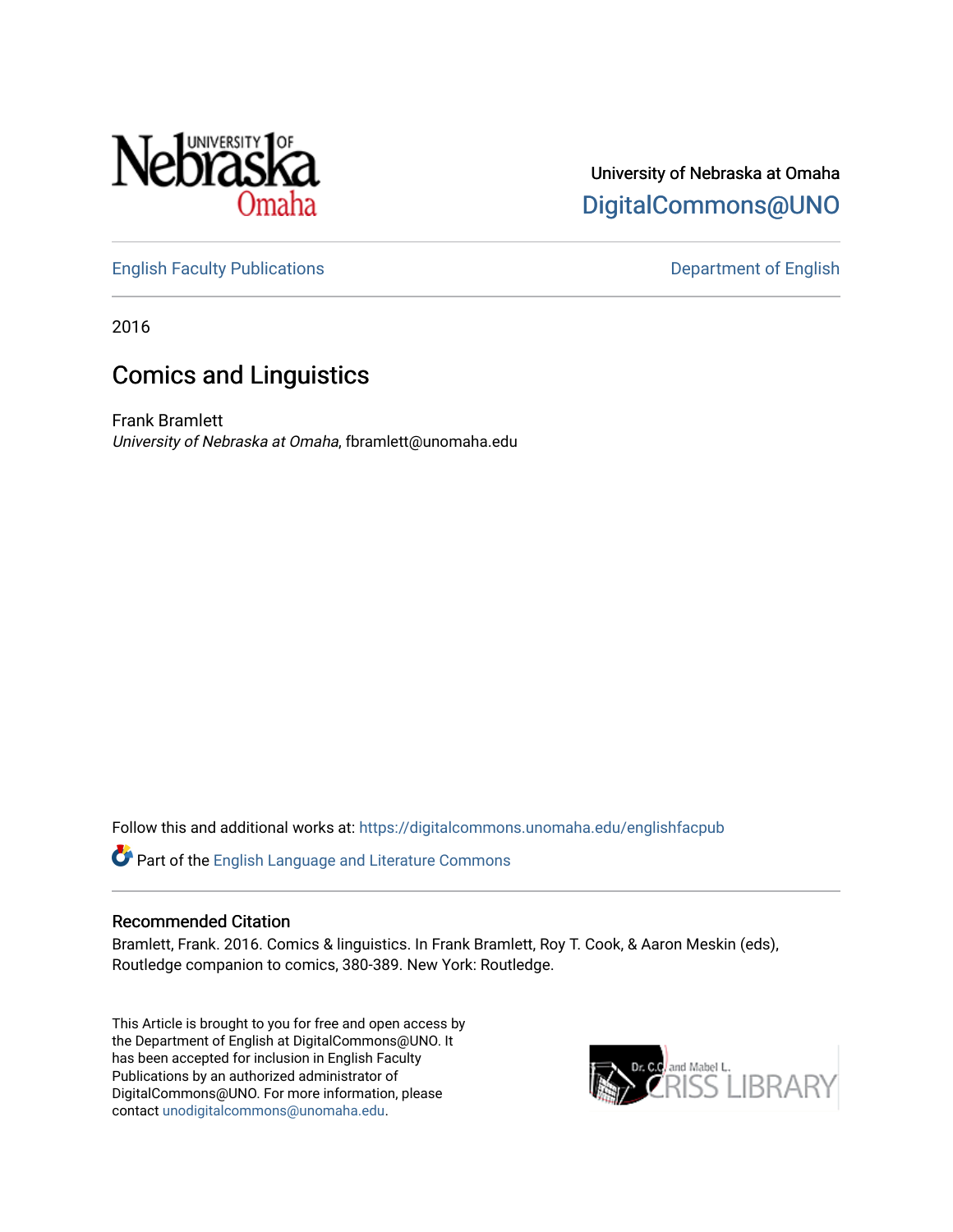## **Comics and linguistics**

Frank Bramlett

# Manuscript version. Published in *The Routledge Companion to Comics* (Routledge, 2016), edited by Frank Bramlett, Roy T Cook, and Aaron Meskin.

However we define comics, it is safe to claim that in general they consist of two main components: images and language. With some exceptions, the vast majority of comics include linguistic elements: speech balloons, thought balloons, narrative boxes, sound effects, and ambient language (language used in the background, as on store fronts, t-shirts, restaurant menus, and the like). Comics scholarship examines the language used in comics to say something about narrative, character development, even the nature of comics themselves. And while fitful linguistic analysis of comics began in the early  $20<sup>th</sup>$  century, only recently has the academic discipline of linguistics been brought to bear on comics studies, resulting in a rapidly growing expanse of research. This essay will discuss the concept of "language of comics," explore several approaches to language and linguistics, and then attempt to address linguistic scholarship as it intersects with the study of comics.

#### **Exploring the "language of comics"**

Since at least the 1980s, many scholars who write about comics have relied on the notion that comics are a language. Both Will Eisner and Scott McCloud write about "the language of comics," and this metaphor "gives scholars and artists alike some common ground for discussing their research and art" (Bramlett 2012:1). For example, the idea of "the language of comics" is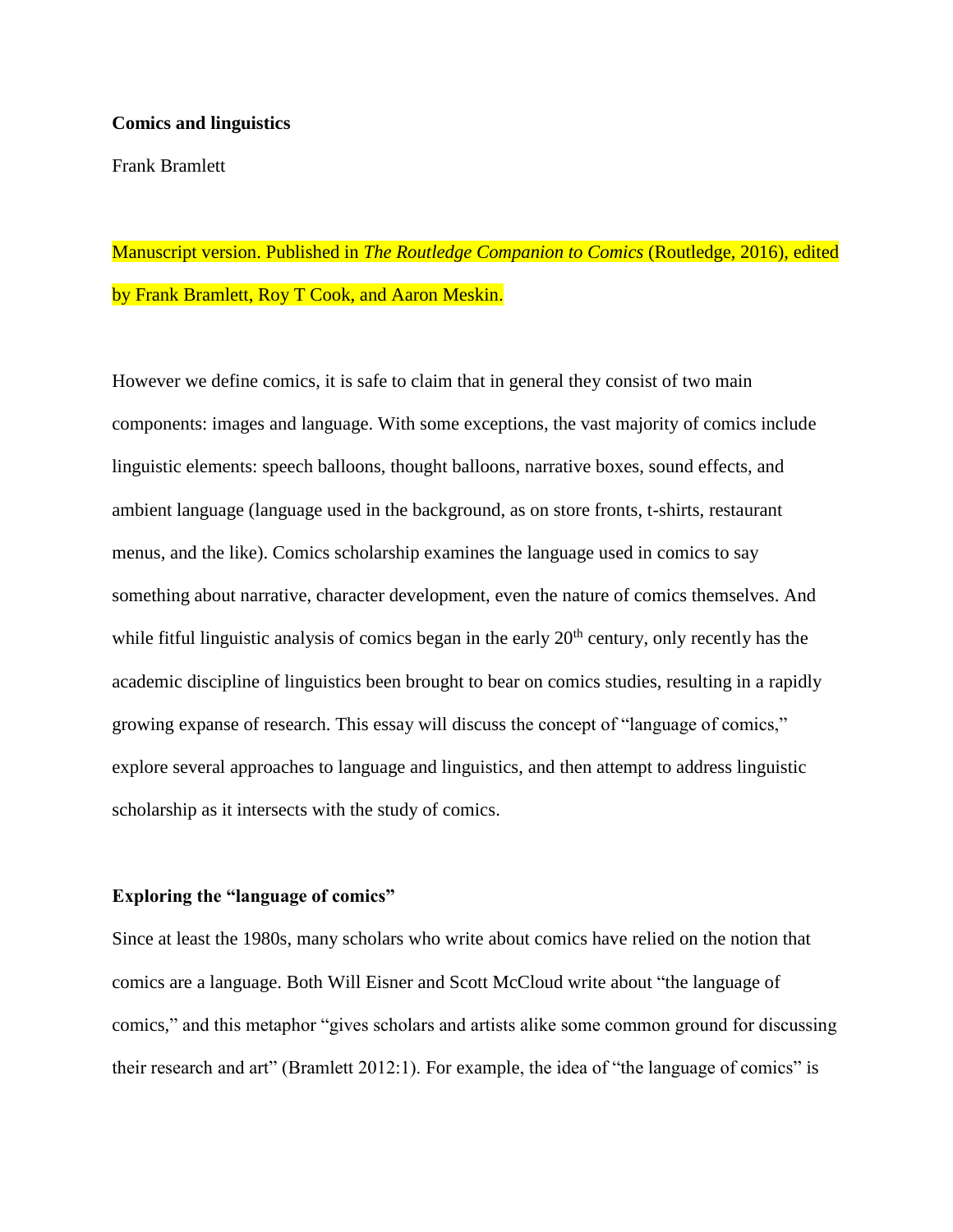appealing because sequencing in language (e.g., order of words in a sentence) aligns very well with the notion of sequencing in comics (e.g., the order of panels in a comic strip). As a metaphor, the phrase "language of comics" has a powerful, almost poetic attraction, but Eisner and McCloud "may have interfered with the study of language *in* comics because they called for a language *of* comics" (Bramlett 2012a:1). However, from a linguistic point of view, comics are not and cannot be a language.

Despite the difficulties with "the language of comics" as a scholarly principle, some research has endorsed the view that when comics artists create their work, they are employing a system called "visual language" (Cohn 2012: 93). This is not exactly the same as saying there is a "language of comics," but it is consonant with an approach called mentalist/cognitive linguistics (explained at length below).

#### **The scope of language and linguistics**

Linguistics is a large and complex discipline, involving brain science, social science, digital humanities, language acquisition, language policy, and many more. It is doubtless not surprising that there are deep and divisive disagreements about how to define linguistics, and these disagreements are rooted in competing definitions of language. Some linguists attempt complex, comprehensive definitions, taking a mentalist/cognitivist approach:

Language is […] a distinct piece of biological makeup of our brains. Language is a complex, specialized skill, which develops in the child spontaneously, without conscious effort or formal instruction, is deployed without awareness of its underlying logic, is qualitatively the same in every individual, and is distinct from more general abilities to process information or behave intelligently. (Pinker 1994: 18)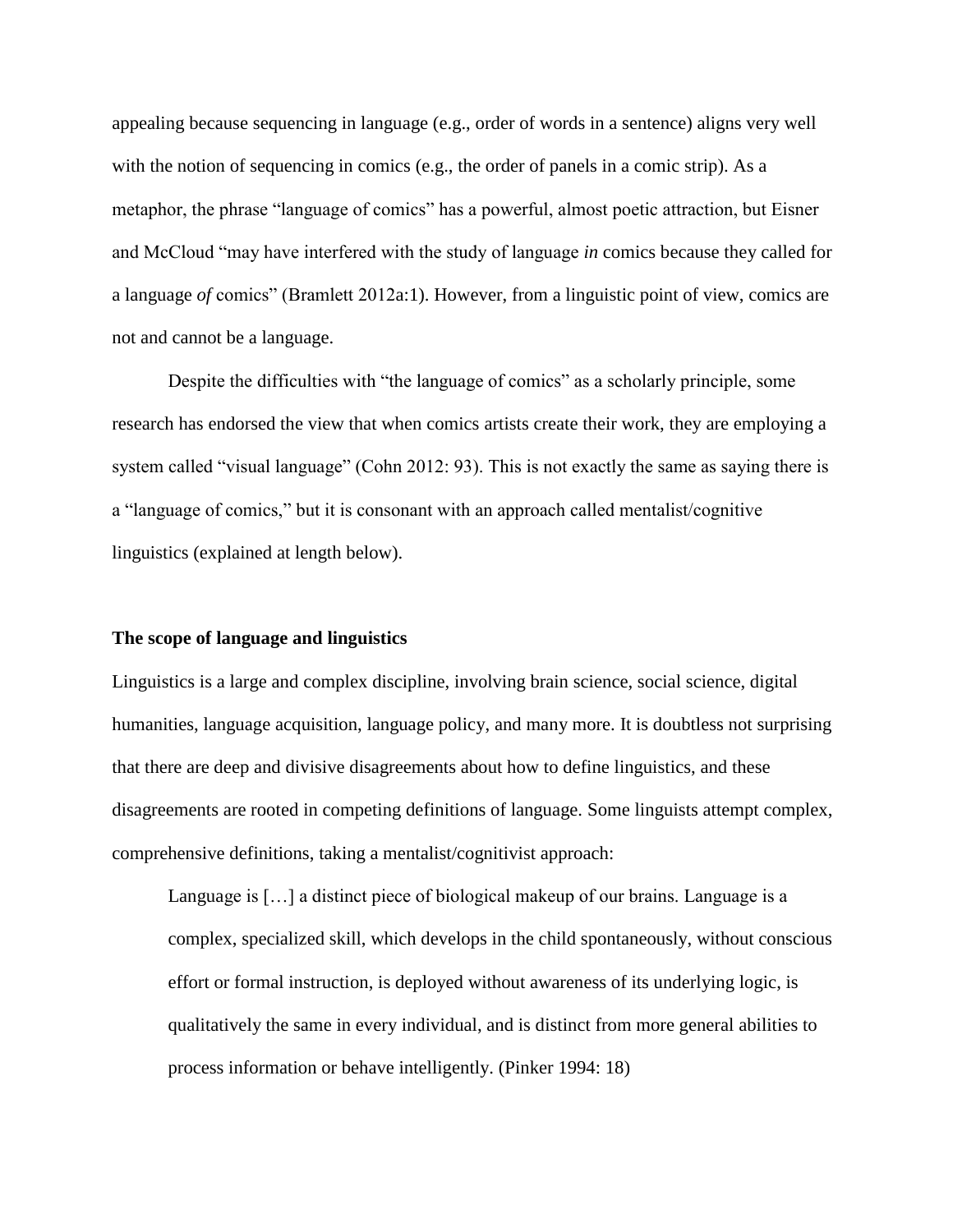In contrast to the study of language as a mentalist/cognitive system or as located solely in the mind, language may also be understood as located both in the brain and outside the brain. Language can be defined from a sociocultural aspect in that it is learned, is culturally varied, is variable, is group-specific, is historical, and is governed by convention (Coulmas 2013: 8). Sociolinguistics concerns itself mostly with variety, and its focus is to understand that speakers of languages "are creative agents, able to choose their verbal means and, in so doing, prone to cooperate" with each other (Coulmas 2013: 15). Many linguists believe that language is as much social as it is anything and reflects extraordinary diversity: "[linguistic] diversity means two things: the multiplicity of human languages—6,000 is a conventional count—and the enormous variety of coexisting forms in every language. This diversity is the result of many contingent factors working on human speech and behavior" (Coulmas 2013: 5). The debates within linguistics about what counts as language and about what counts as linguistics have a bearing on the way that the analysis of comic books is carried out. The remainder of the essay explores a variety of strands of linguistic research in comics studies, beginning with a discourse analysis approach.

#### **The language in comics: dialogue**

Most language in comics resides in speech and thought balloons, and even before balloons became conventionalized, a great deal of language in comics was meant to be understood as speech, even language printed on the shirt of a young child in Outcault's *Yellow Kid*. Through these devices, readers have access to the way characters talk to each other. The analysis of language includes the study of speech exchange systems, for example, through conversation analysis (Wooffitt 2005) or interactional sociolinguistics (Bucholtz & Hall 2005). In everyday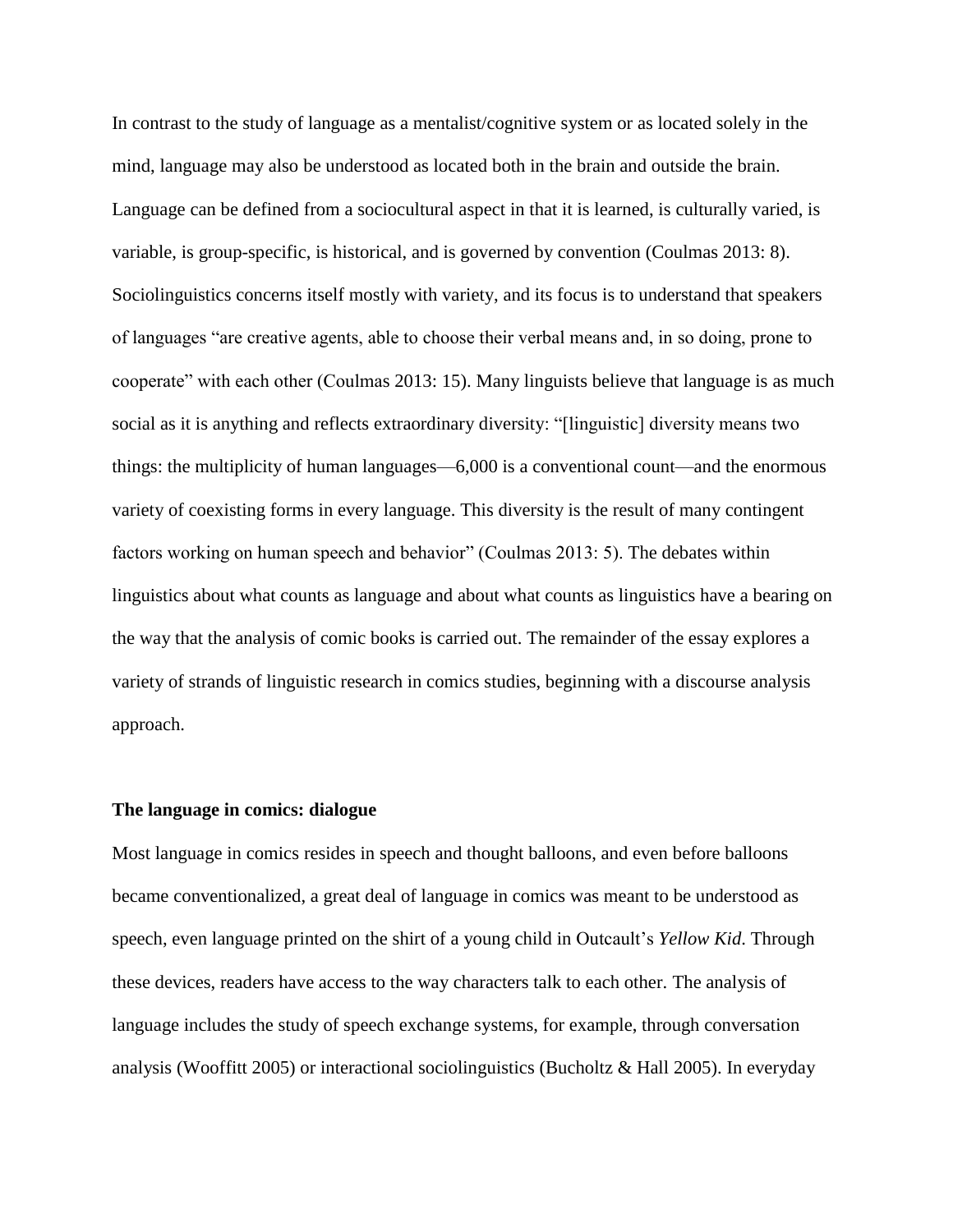conversation, speakers usually orient to a system of turn taking in which turn allocations are agreed upon by the participants in the moment of the conversation. In other words, depending on their needs and desires, speakers will take longer or shorter turns, and will sometimes interrupt each other.

Arguably, the primary method we use to read a comic book is to study the social interaction of characters, much of which is linguistic exchange. For example, in *Rawhide Kid: Slap Leather*, writer Ron Zimmerman and artist John Severin created a story in which the main character is a gay man. While few of the other characters in the story know that the Kid is gay, readers are supposed to understand through the speech balloons that the Kid plays with language, engaging in witty repartee with his friends and enemies alike. The following conversation takes place near the end of the story arc in Issue 5, just before the big fight scene. Laura is at the jail house to keep an eye on the prisoner, Red Duck. Another bad guy, by the name of Lé Sabre, has come to break Red Duck out of jail, but he decides to make unwanted sexual advances toward Laura before he unlocks the jail cell:

| Laura:    | Stay away from me                                                       |
|-----------|-------------------------------------------------------------------------|
| Lé Sabre: | Do not be ziz way, my pet. Lé Sabre's charms can be very nice           |
|           | <they and="" face.="" his="" laura="" scratches="" struggle,=""></they> |
| Lé Sabre: | Ach!                                                                    |
| Lé Sabre: | I like a kitty that plays — 'ow you zay it? "Ruff."                     |
|           | $\le$ The Kid trips Lé Sabre, who falls to the floor.>                  |
| The Kid:  | Good news: $I$ like to play "ruff."                                     |
|           | $\le$ The Kid and Lé Sabre fight. $>$                                   |
| Lé Sabre: | OOOOOOOOO, Monsieur Rawhide Keed. You and I are not                     |
|           | going to " <i>play</i> " at all.                                        |
|           | (Zimmerman $&$ Severin 2003: n.p.)                                      |

In this excerpt, three characters engage in social interaction, and their physical actions and speech illustrate an attempted rape, resistance to the attempt, and a physical intervention that prevents it. The speakers take clearly separate turns: they don't talk "on top of" each other. This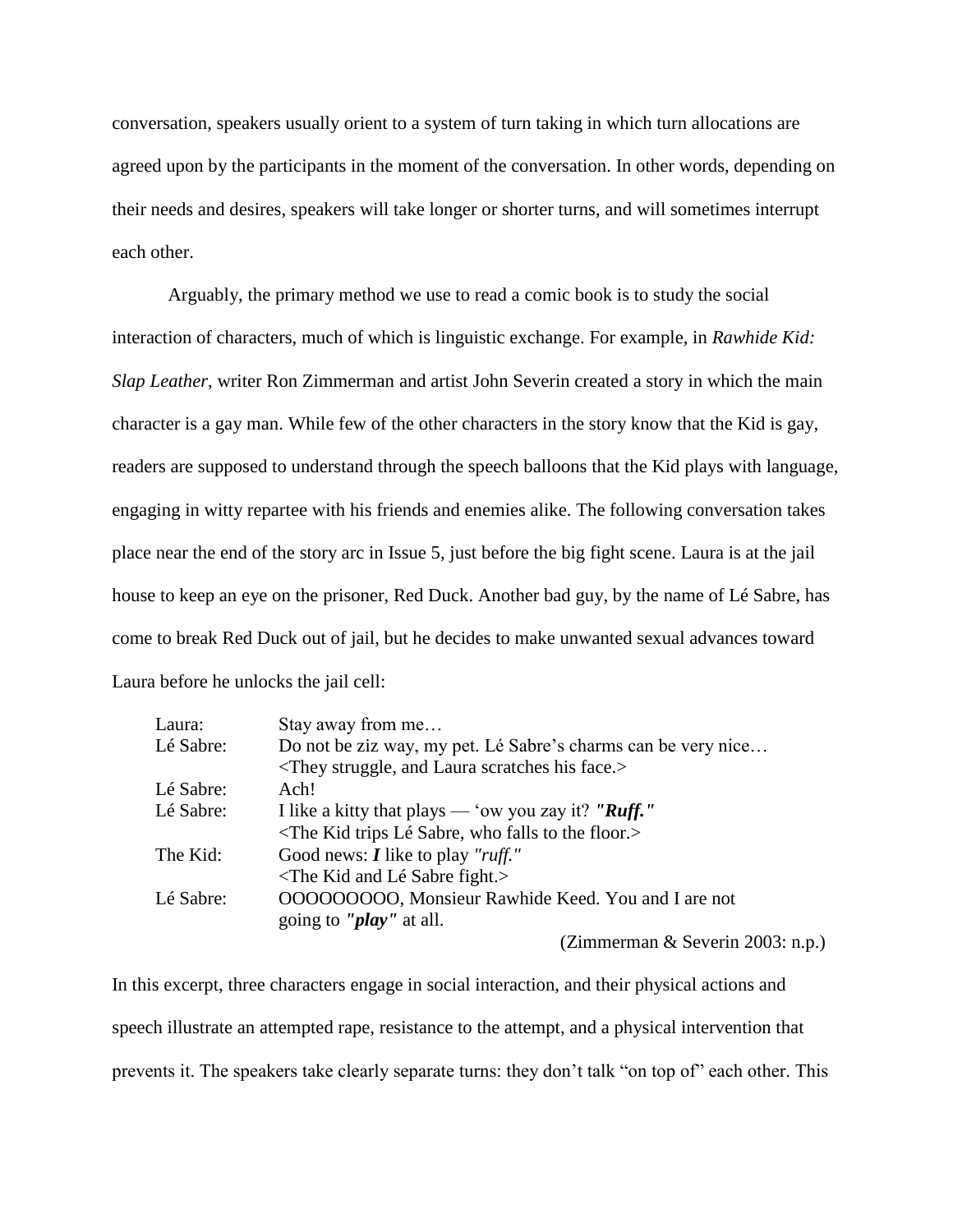phenomenon is most clearly evidenced by the distribution of speech balloons and the tails of the balloons. None of the balloons in these few panels is overlapping visually—one balloon doesn't lie on top of another balloon; one tail doesn't cross another balloon's tail—so readers may assume that the speakers are taking separate turns with no overlapping speech. Of course, in other panels in *Rawhide Kid*, there is clear overlap of the balloons, suggesting that characters produce speech simultaneously. In addition, these turns are short and don't take up much room on the page; usually speech balloons are designed so that they contain just the speech of a turn, meaning that the size of the balloon will reflect how many words are being produced or how much time is being taken up by the speaker. (For more on character interaction vis-à-vis turn length and turn taking, see Bramlett 2012b.)

Importantly, the Rawhide Kid's turns function in multiple ways: they communicate both a serious message (that the rape will not happen) and an implied joke about sexual activity between Lé Sabre and himself. In gay male communities, this is an example of "camp" practice: when gay men draw attention to heterosexual male privilege—especially as it is founded in gender norms and sexuality—with the express intent to undercut it. In many interactions, the Kid uses joking language and sometimes stern language, much of which can be characterized as verbal camp, which celebrates and critiques a situation, usually one that revolves around or is founded in a heteronormative construct (Bramlett 2010). In this case, the Kid uses the joke about rough play (hinting at sexual activity) in an ironic way to refer to a physical fight. These utterances have multiple meanings in that they respond to a dangerous situation in part by resisting heteronormative constructs and overlaying queer meanings: "The social practice of camp as a masquerade insists that readers/hearers delve into the wide-ranging possibility of meanings created in the moment of camp. This multiplicity is a hallmark of camp and is meant to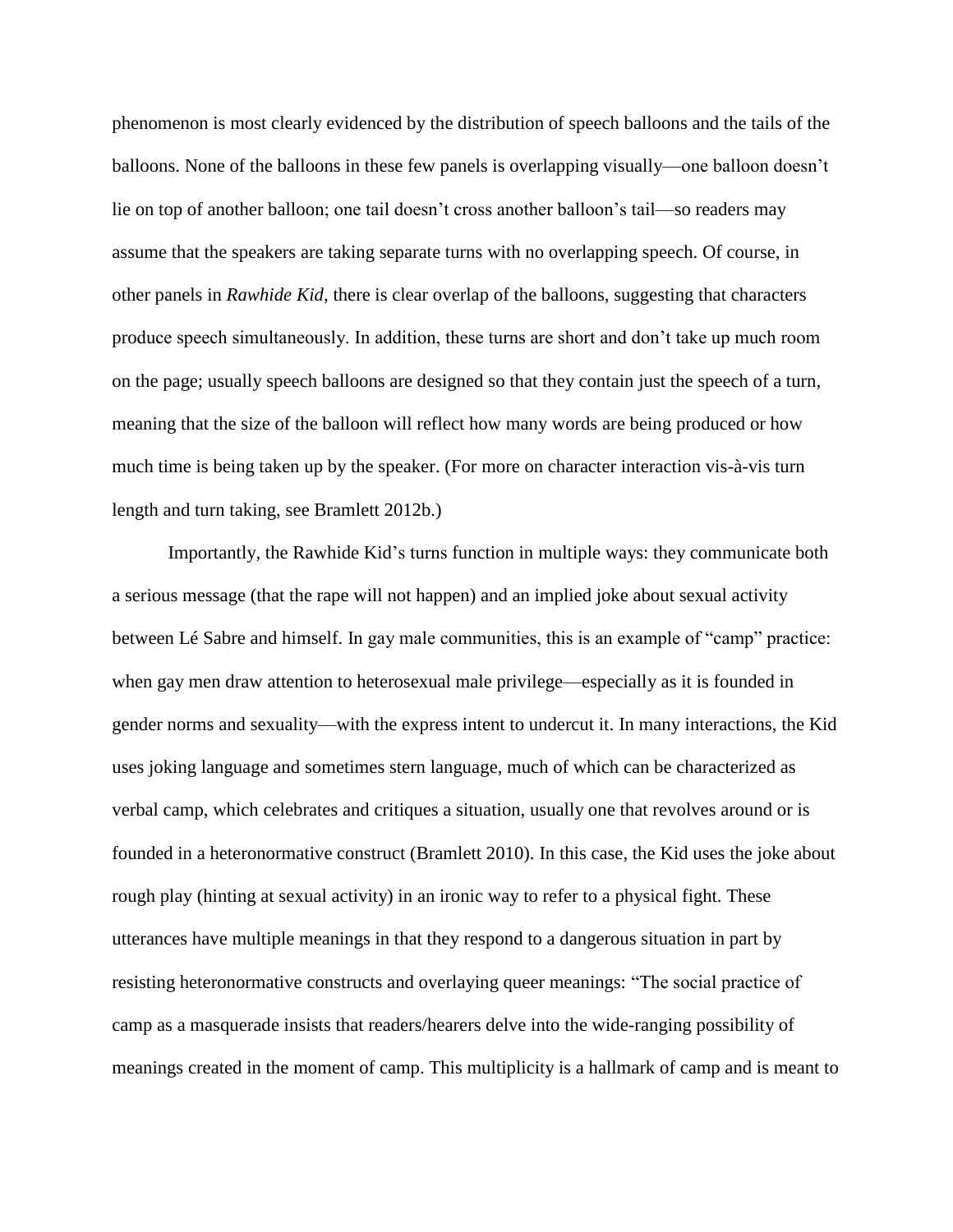disrupt and destabilize discourse coherence, as the Kid achieves in his disruption of [Lé Sabre's] attempted rape" of Laura (Bramlett 2010). Social interaction in this very short scene ranges from dangerous to sarcastic to humorous, and the characters communicate with each other about their identities, their intentions, and their values, all of which is achieved through the language rendered in speech balloons.

#### **The language in comics: dialect and other code choice**

The relationship between linguistic codes and comics encompasses far more than principles of conversation alone. For much of the  $20<sup>th</sup>$  century, linguists studied dialects based on geographic regions (e.g., English spoken in the Midwestern U.S.), but they also began to study social dialect, varieties of language used by groups of people who share similar social characteristics, like socioeconomic status or ethnicity. A third major focus of study in sociolinguistics is situated language use, varieties of language used in identifiable social situations, like language of the court room, or the classroom, or the locker room (Coulmas 2013). Aside from obvious differences in language choice (e.g., comics written in French, Japanese, Dutch, or Turkish), it is very easy to see the linguistic choices that writers make when it comes to representations of dialect in comics. Many characters in Will Eisner's *Contract with God* use a New York City dialect and in some cases use English words derived from Yiddish (e.g., *cookalein*). Similarly, Takashi Okazaki's *Afro Samurai* contains a measure of Japanese and a range of different kinds of English, including African American English (Bramlett 2012b).

For many decades, the study of *eye dialect* has figured prominently in the literary analysis of a range of works. Authors like William Faulkner, Zora Neale Hurston, and Charles Dickens are frequently cited for their use of eye dialect, defined as strategic manipulation of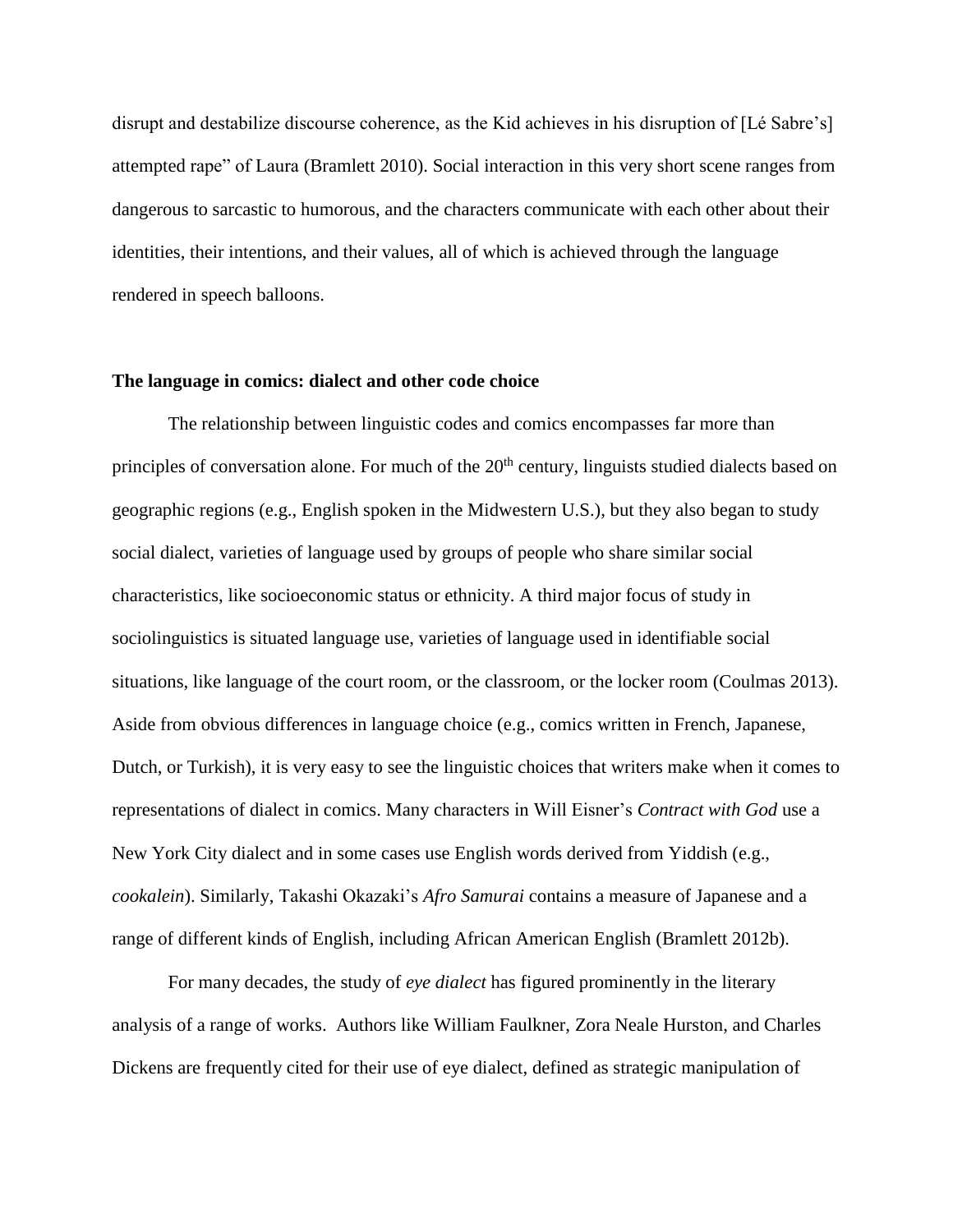spelling to approximate a character's pronunciation (but see Preston (1985: 328) for helpful distinctions between *allegro speech*, *dialect respellings*, and *eye dialect*). Given that comics artists represent spoken language via a written language system, the notion of eye dialect (and related concepts) is essential to the study of language in comics. For instance, Walshe (2012) analyzes a large corpus of Marvel superhero comics to study the use of Irish English dialect forms, focusing on characters like Banshee, Siryn, and Shamrock. Using Marvel's online digital database, the study examines "150 comic books compiled from 28 different series by 28 different writers or writing teams" (270).

Table 1. The distribution of supposedly typical Irish English features in the corpus (adapted from Walshe 2012: 285)

| <b>Feature</b>                                | Number of comic books (out of 150 possible) |
|-----------------------------------------------|---------------------------------------------|
| Aye                                           | 32                                          |
| Lad                                           | 32                                          |
| <b>Boyo</b>                                   | 24                                          |
| Lass                                          | 14                                          |
| darlin'                                       | 13                                          |
| $begin{bmatrix} a & b \\ c & d \end{bmatrix}$ | 3                                           |
| top o' the mornin'                            |                                             |
| broth of a boy                                |                                             |

Table 1 shows a select number of features identified in the corpus. As Walshe explains, "the representation of Irish speech in the Marvel universe involves a combination of supposedly typical Irish English lexicogrammatical features [e.g., vocabulary choice or verb conjugations], as well as a system of respellings and contractions to indicate an Irish accent" (284). He concludes that some of the features arise from nineteenth-century caricatures, but most of the features are more often associated with Scottish English rather than Irish English, for example, Scottish forms of negation like *cannae, dinnae, didnae, nae*, and so on (285).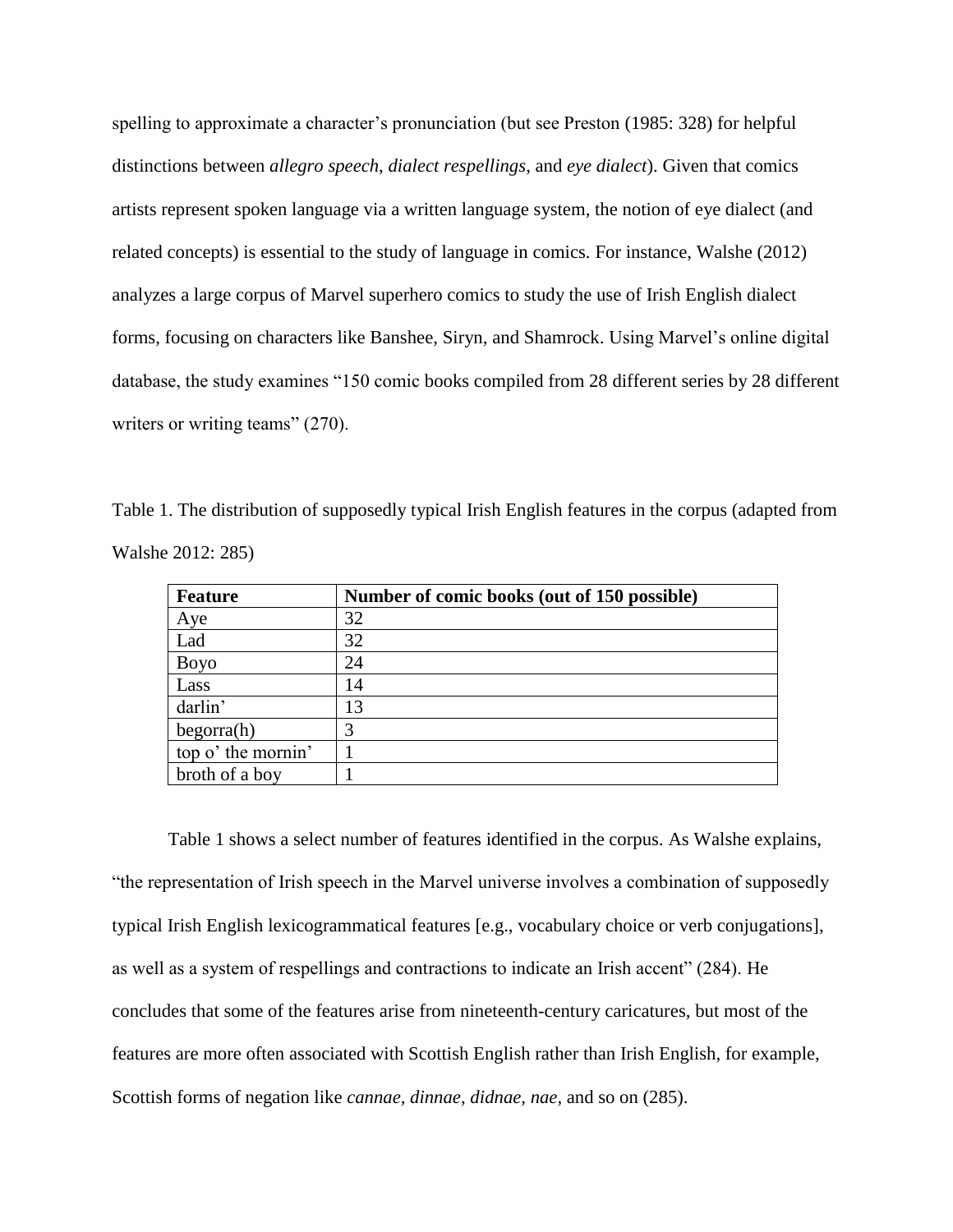A similar question arises when we consider comics that contain two or more different languages. Breidenbach (2012) surveys a number of comic strips (*La Cucaracha*) and editorial cartoons by Lalo Alacaraz in order to measure the extent to which the Spanish language, the English language, and varieties of the two are represented. Discourse analysis reveals several combinations of language and identity in *La Cucaracha*: Chicano English; Pocho; Spanglish; and Mock Spanish, among others. For example, Alcaraz uses Mock Spanish for humorous and satiric effect, substituting *Cinco de Marcho* for *Cinco de Mayo* and modifying a well-known fast-food restaurant advertisement campaign: *It's Finger-Lickin' Bueno* (Breidenbach 2012: 226). Further, Breidenbach shows how Alcaraz plays with linguistic codes in order to poke fun at people in the U.S. because of their politics (left, right, and center), regardless of whether they identify as Latino/Latina, as well as how he manipulates "language choice and language ideologies […] to enact his [own] Chicano identity" (235).

Like Lalo Alcaraz, many comics artists employ multiple linguistic codes in their comics. In *La Perdida* by Jessica Abel, readers see the main character, Carla, travel from Chicago to Mexico City in search of a stronger sense of identity or sense of self. Part of Carla's experience is her process of acquiring the Spanish language. Many of the pages show the slow start that Carla has, but the reader understands that eventually Carla speaks passable Spanish. Figure 1 shows Carla attempting to use Spanish with some new acquaintances. In these two panels, Abel shows codeswitching (e.g., English and Spanish spoken together in one speech balloon), English spoken with a Spanish accent, and ungrammatical Spanish produced by a native speaker of English (Abel 2006: 30). As a helpful guide to the reader, Abel also provides translations below certain panels. As Breidenbach argues about Alcaraz's comics, the use of linguistic codes demonstrates a lot of information about states of mind and identity of the speakers. Unlike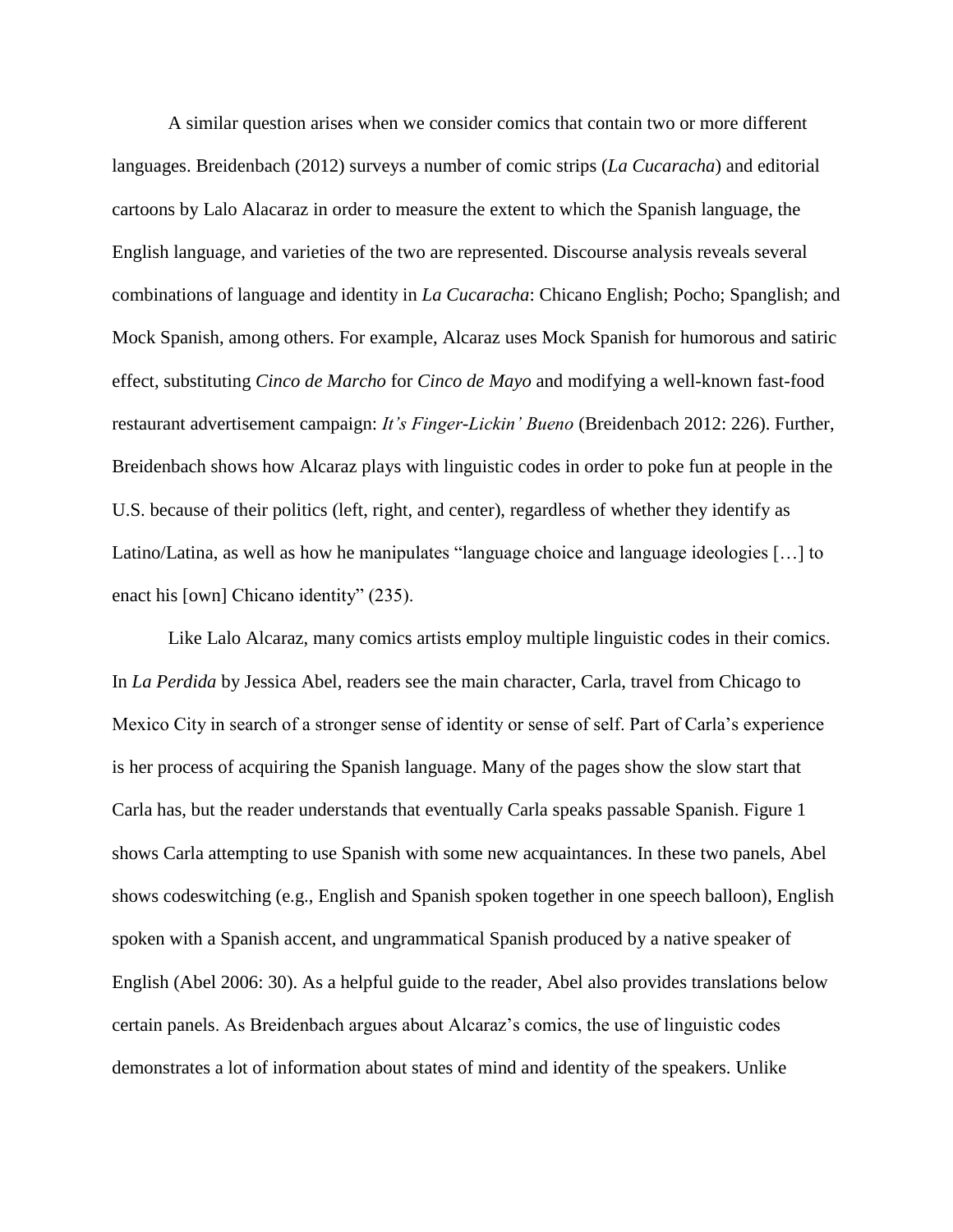Alcaraz, however, Abel does not satirize here. Readers encounter a very sympathetic rendering of social interaction in a multicultural, multilingual setting. (In some editions, *La Perdida* contains a glossary of mostly Spanish terms that Abel considers important for the comic.)



Figure 1. From *La Perdida* by Jessica Abel. Used by permission.

### **The language in comics: language variation and change**

In addition to research in representations of dialect and language, some linguists use comics as a way of understanding language variation, in particular how a language can change over time. The concept of language variation is multifaceted, but in general it is the notion that when speakers wish to communicate a meaning, they have options to choose from (Coulmas 2013). A simple example is that an English speaker may use the form *is not* or *isn't* or *ain't*, depending on communicative needs. Since comics can represent a range of social situations, it is reasonable to expect that language in comics will also evince language variation.

Gert Meesters (2012) constructed a corpus of comics to trace grammatical and lexical development in the Dutch language spoken in Flanders. There is some variation in Dutch across borders (Belgian Dutch and Dutch Dutch, for instance), and Meesters explains that these dialect differences are similar "to the relationship between American and British English," noting that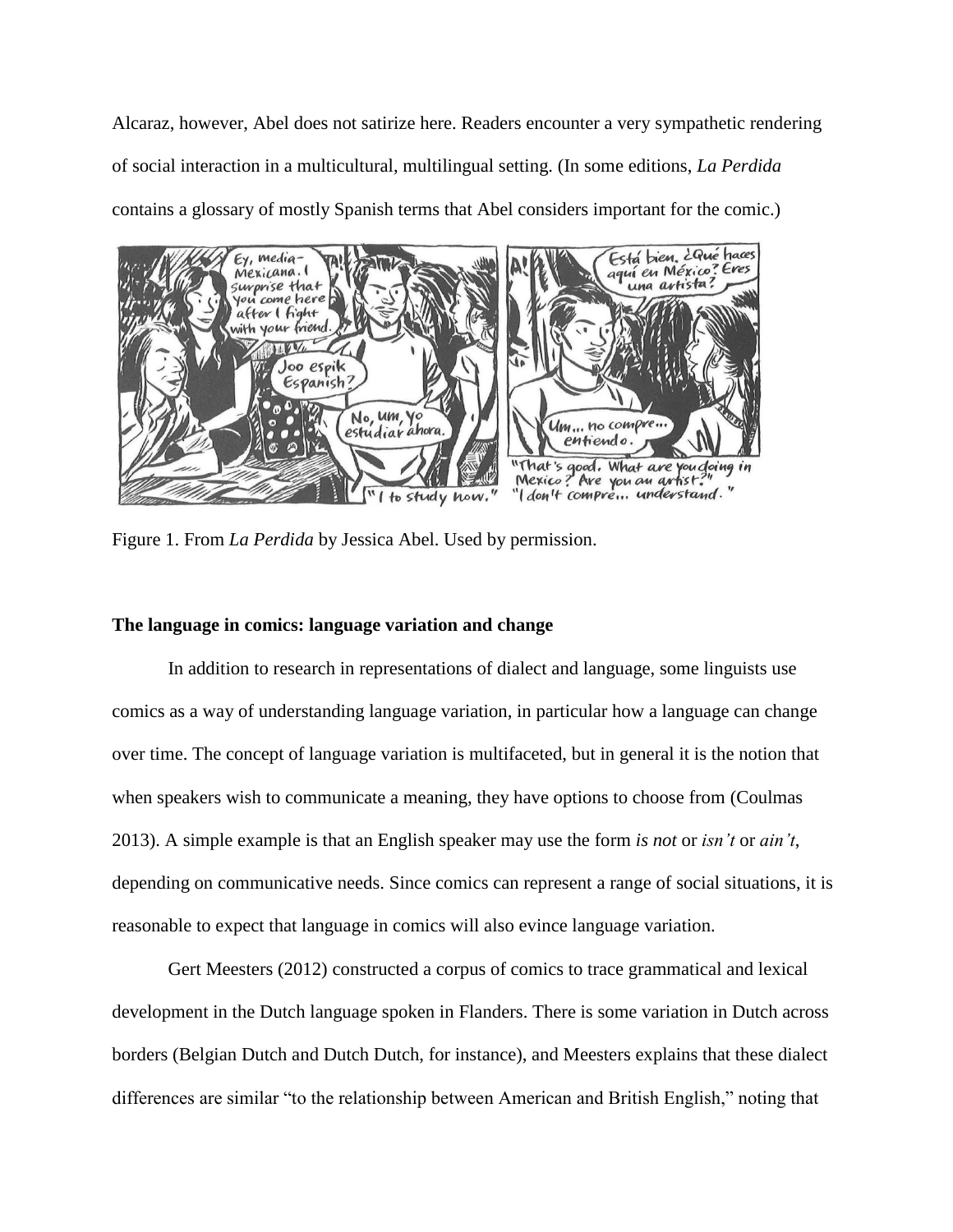the "clearest difference is the pronunciation" (163). The corpus contains *Suske en Wiske*, which Meesters identifies as "the most popular Flemish comic in history" (165). The study explores grammar and lexicon in order to determine whether the different varieties of Dutch have become more alike or more different over the course of the publication history of *Suske en Wiske*. For instance, Meesters examines the personal pronoun *gij* (a kind of English 'you'); auxiliary verb *gaan* for future tense; and conditional clauses introduced by auxiliary verb *moest*, among others (175). The study concludes that Belgian Standard Dutch and Dutch Standard Dutch are becoming more alike but there is a different spoken variety of Dutch that is growing in importance. Meesters explains the limitations of the study by citing the size of the corpus and the fact that it includes written representations of language rather than the analysis of spoken language data; however, the study demonstrates a very rich potential for the use of comics in studying language variation and change.

#### **Language in comics: cognition and multimodality**

To this point, the essay has discussed language as a social phenomenon, created through social interaction. Since comics are centrally about characters and their relationships, this approach serves a vital function in comics scholarship. However, the concept of language as a brain-based phenomenon has also contributed significantly to comics scholarship. Cohn (2012) advances the argument that people who draw comics rely on their mental faculties of visual language in order to render the visual forms of comics. His approach borrows from traditional linguistic notions, like phonology, morphology, and syntax, to explain the formal properties of comics and the relationship that these forms have in comics panels and pages: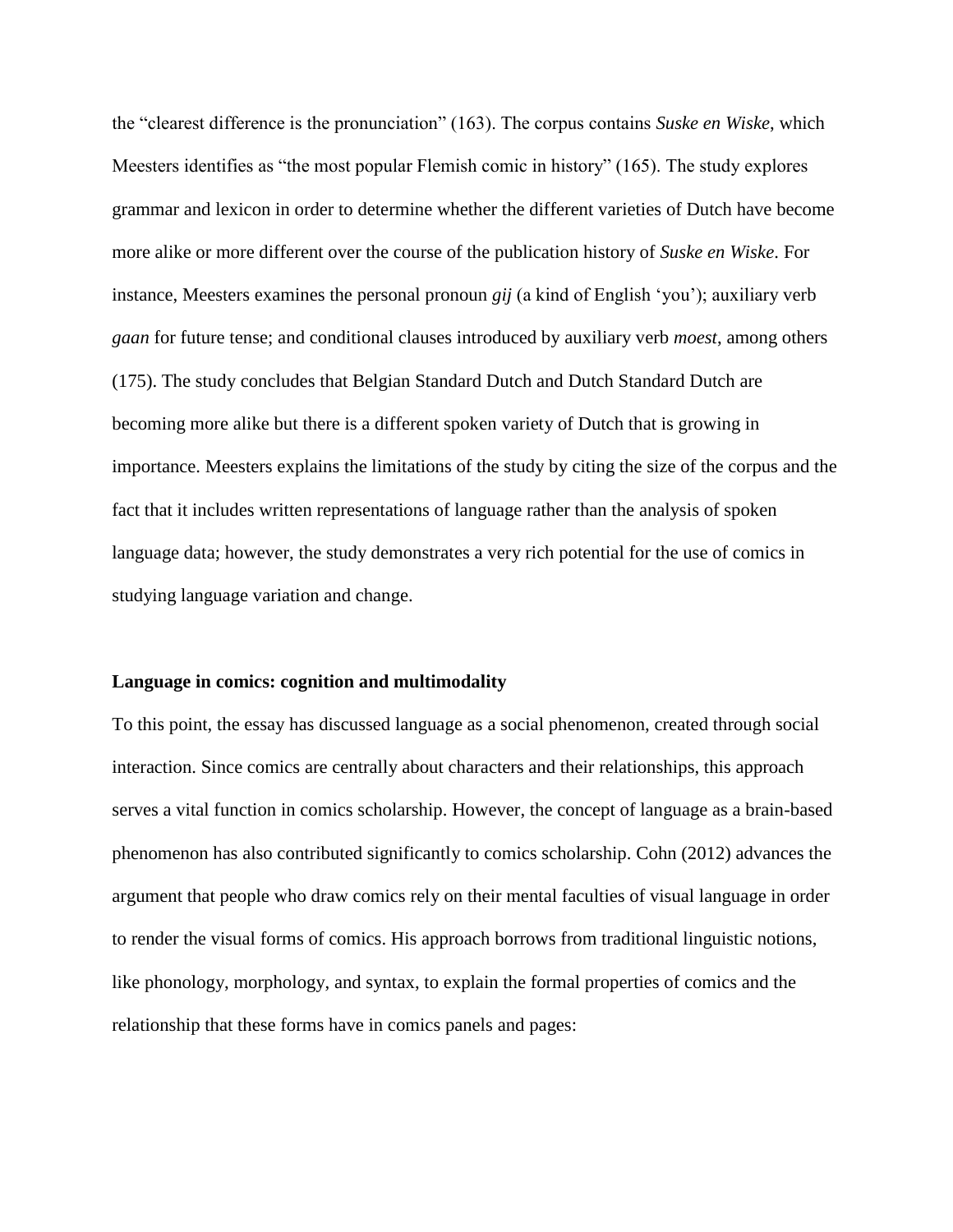The notion of a 'visual language' fills the gap in categorization for describing the cognitive system at work in graphic expression. When individuals acquire or develop systematic patterns of graphic representation, along with the structures necessary to string them into sequences, they effectively use a visual language. (Cohn 2012: 97)

The argument here is that people who draw comics rely on an internal, cognitive system that provides forms and rules for using those forms. Cohn also proposes the idea that all people in all cultures have this visual language facility, positing, for example, American English Visual Language and Japanese Visual Language, among others.

There is also a strong trend in cognitive research devoted to explaining the role of cognitive metaphor in comics. While some research centers on linguistic metaphor, Forceville explores this relationship between language, cognition, and the visual in a study of what he calls *pictorial runes*, "non-mimetic graphic elements that contribute narratively salient information" (Forceville 2011: 875). Pictorial runes merit investigation in comics because they have a relatively fixed form and "thus have characteristics in common with language that most other types of visuals do not" (876). Forceville categorizes some of the pictorial runes in *Tintin and the Picaros*: speed lines; movement lines; droplets; spikes; spiral; and twirl (877). For linguistics, it is important to recognize the similarity that pictorial runes have to metaphor because they "visually suggest events that are literally unrepresentable, such as movement and emotions" (876). Additionally, pictorial runes suggest something about the way we think about the world. Cognitive linguistics helps to explain the ways that readers of comics can recognize thoughts and emotions when they are drawn on the page.

#### **Language in comics: language acquisition and notions of appropriacy**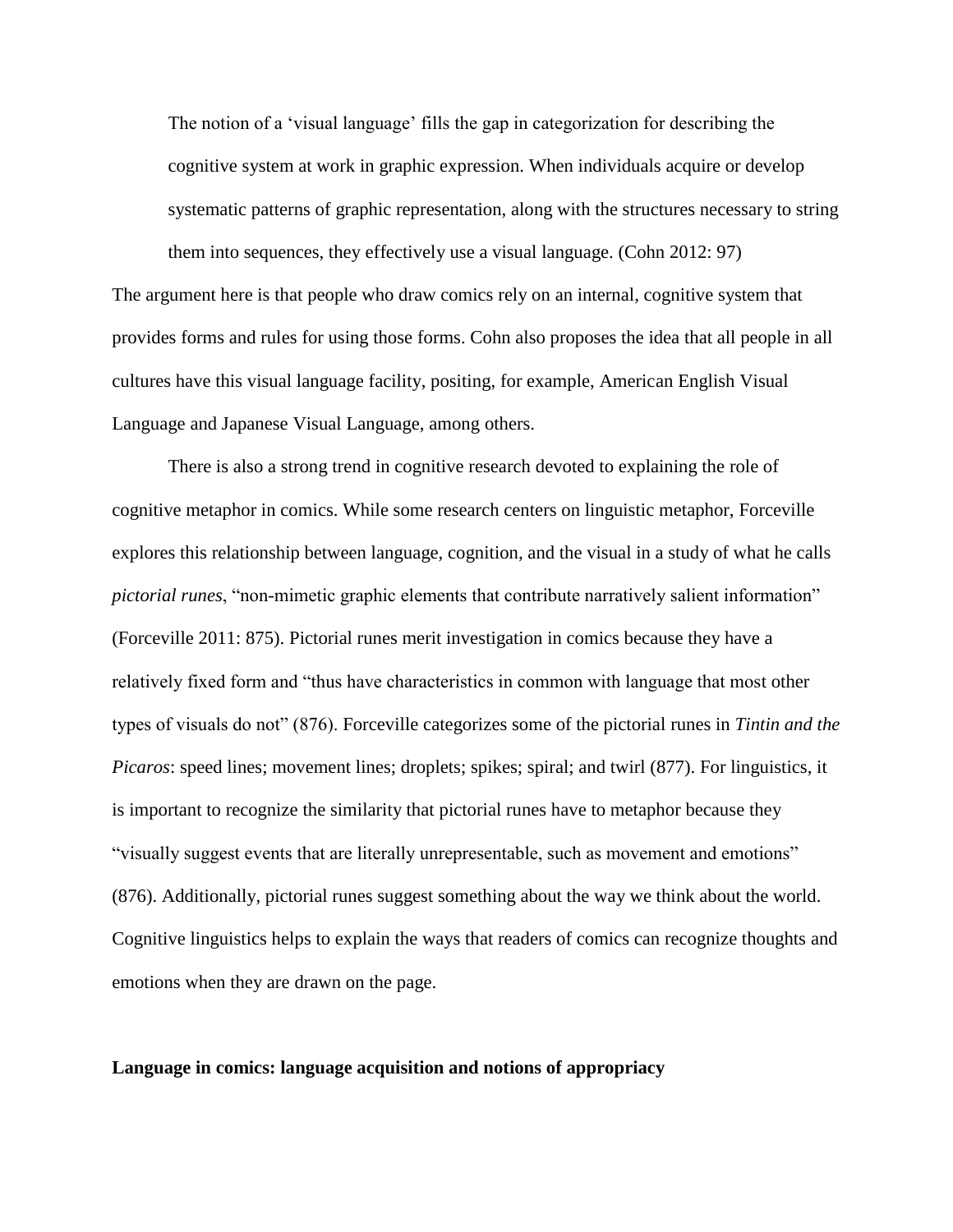The essay so far has addressed comics and linguistics from a rather neutral standpoint. Generally, linguistics seeks an objective understanding of language (linguistic systems), but linguistics can also help answer questions about child language acquisition, adult language acquisition, language policy (both national and local), and literacy practices. Bound up with these questions is the notion of language ideology, belief systems that affect how the use of language is viewed in the public sphere. Indeed, it is a fact of comics history that politicians, scholars, and pundits worry that the language in comics has a detrimental impact on readers, especially young readers or readers who are vulnerable because of learning difficulties (Nyberg 1998).

Linguistics encompasses the study of language acquisition, both for children who are acquiring their home language(s) and for adult learners of additional languages (O'Grady et al 2009). In the past, psychologists believed that children learned their first languages through observing and imitating the language behaviors of people around them. It is much more likely, though, that children learn their first languages because human brains are designed for the rapid acquisition of linguistic systems through social interaction. In other words, even though the brain is hardwired for language, without meaningful social relationships, language acquisition cannot take place. Research has long shown that the acquisition of language occurs in stages, meaning that children learn certain sounds earlier than other sounds, e.g., English [m] is almost always acquired before [l] or [w]. Likewise, children progress through stages of syntax, beginning with one-word utterances, progressing to multiword utterances, and over time exhibit fuller control over longer utterances. Under normal circumstances, children have control of the majority of their language system by the time they enter school, adding mostly vocabulary after that. Of course, some children take longer to finish this process, and a small minority of children go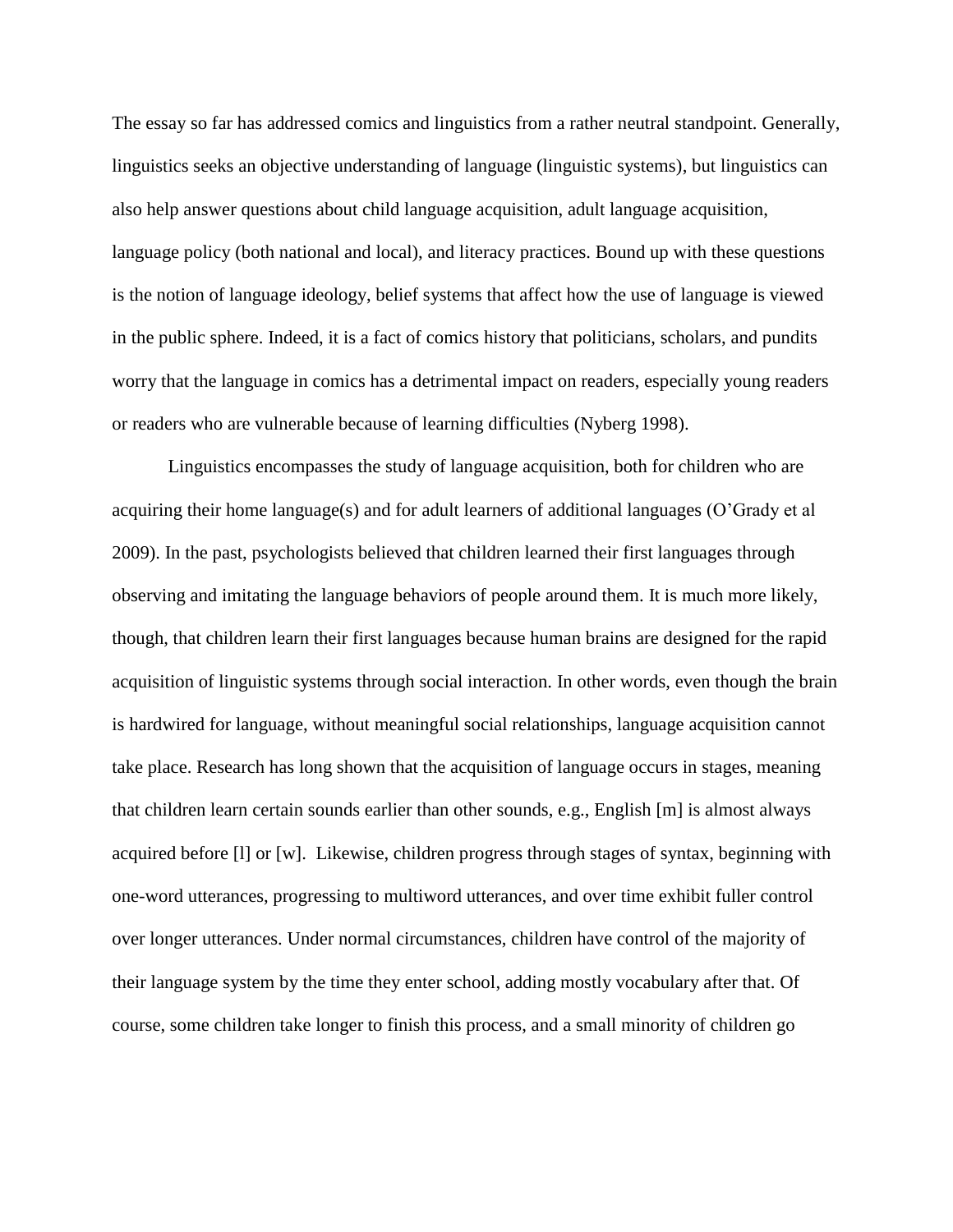through speech therapy in order to correct "problems" with pronunciation, for example the pronunciation of [s] or [r] (O'Grady et al 2009).

Throughout the  $20<sup>th</sup>$  century, though, various groups were concerned that the language found in comics would interfere with children's proper use of language. The fear was that comics relied on inferior kinds of language and would have a negative impact on the language of children and teens. Nyberg (1998) reviews some early studies from the 1930s to the 1950s to show the range of findings. Some studies focused on children's language production and showed that "English found in comic strips carried over into the language of children" (Nyberg 1998: 9). Others looked at reading practices and found, among other things, that reading comics topped the list of children's favorite play activities (10).

In some ways, the early critics were correct about the fact that nonstandard language forms were used in comics. A 1935 essay in *American Speech* functions as a survey of comics from the late 1920s and early 1930s, cataloguing certain kinds of words on the basis of their representation of regional dialect but also their representation of informal, casual language, especially the use of slang terms found in comic strips of the time (Tysell 1935). The essay looks at the wide variety of lexicon employed across the comics spectrum and the linguistic features and/or functions these terms embody, including character names (e.g., alliteration, prosody, humor); manipulated spelling usually to represent a "realistic" pronunciation (e.g., *can'tcha* for 'can't you'); sound effects (e.g., symbols to represent the sounds of anger, mechanical sounds, weeping); oaths and expletives (e.g., *Gosh darn*, *hot diggity*, *Gee whinnikers*); epithets (*You dastardly fiend*). This article also covers slang (e.g. terms for 'to kill': *to polish off*, *to zap*, *to blot out*, *to bump off*, *to put on ice*); figures of speech (e.g., *I miss Zeb Doe like a dog misses fleas*); place names (e.g., names of towns: *Hecktown*, *Minesburg*, *Junkville Town*); pseudoscientific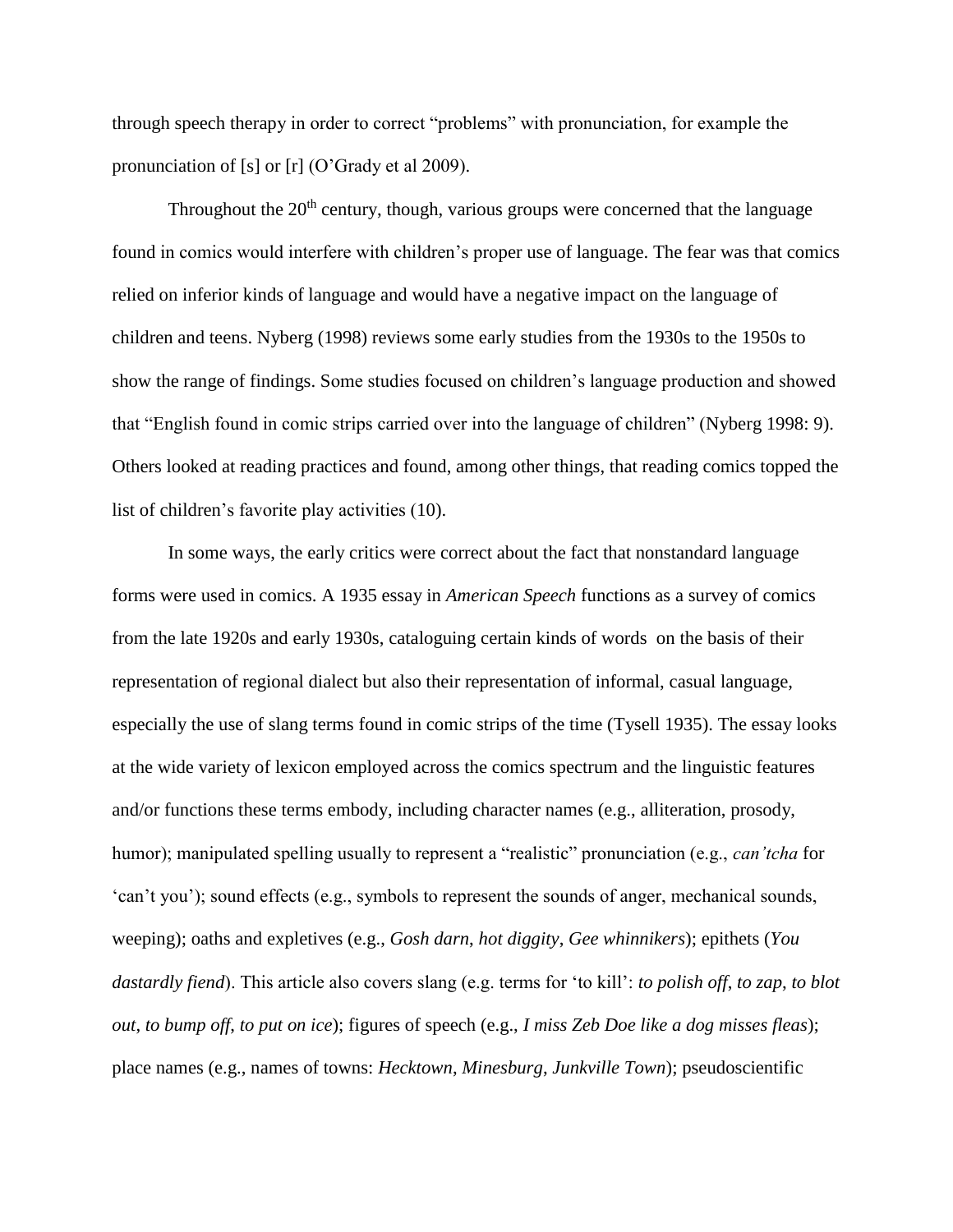terms (e.g., *paramagnetic needle*; *mechanical cranium*); folk etymology (e.g., *annamule* for 'animal'). The author concludes by addressing the reader directly:

If you have any lingering doubt that the Funnies serve as grammar, speller, and style book of the vulgate, listen to a few street-corner conversations or ask a school teacher or two about the language problems with which she has most frequently to deal. You will be convinced, I am sure, that if the English of the comic cartoons does not direct the speech habits of the common people, it at least crystallizes and gives currency to popular tendencies, thereby playing a material part in the Americanization of the English language. (Tysell 1935: 54)

Tysell was not alone in this belief, and the question of language in comics was incorporated into the 1948 Comics Code: "Vulgar and obscene language should never be used. Slang should be kept to a minimum and used only when essential to the story" (Nyberg 1998).

Importantly, some activists and researchers claimed that "comic books are death on reading" (Wertham 1954: 121). Further, it was suggested that the language in comics often correlated with and perhaps even encouraged reading disabilities and the "language itself expresses an unfortunate attitude—the attitude of the crime comic book" (145). Wertham implicates the relationship of comics and children with learning difficulties but also behavioral problems, and this resonated with society at large and especially governmental authorities. This frightened many educators and parents but, according to Nyberg, a small number of educators "took a more optimistic attitude [and] felt that comic books presented a unique opportunity for educators to adapt the techniques to classroom use, using comics as a 'stepping stone' or 'bridge' to better reading" (p. 13). Nevertheless, the 1954 Comics Code expanded the restriction and included a section on "dialogue," which forbade "profanity, obscenity, smut, vulgarity, or words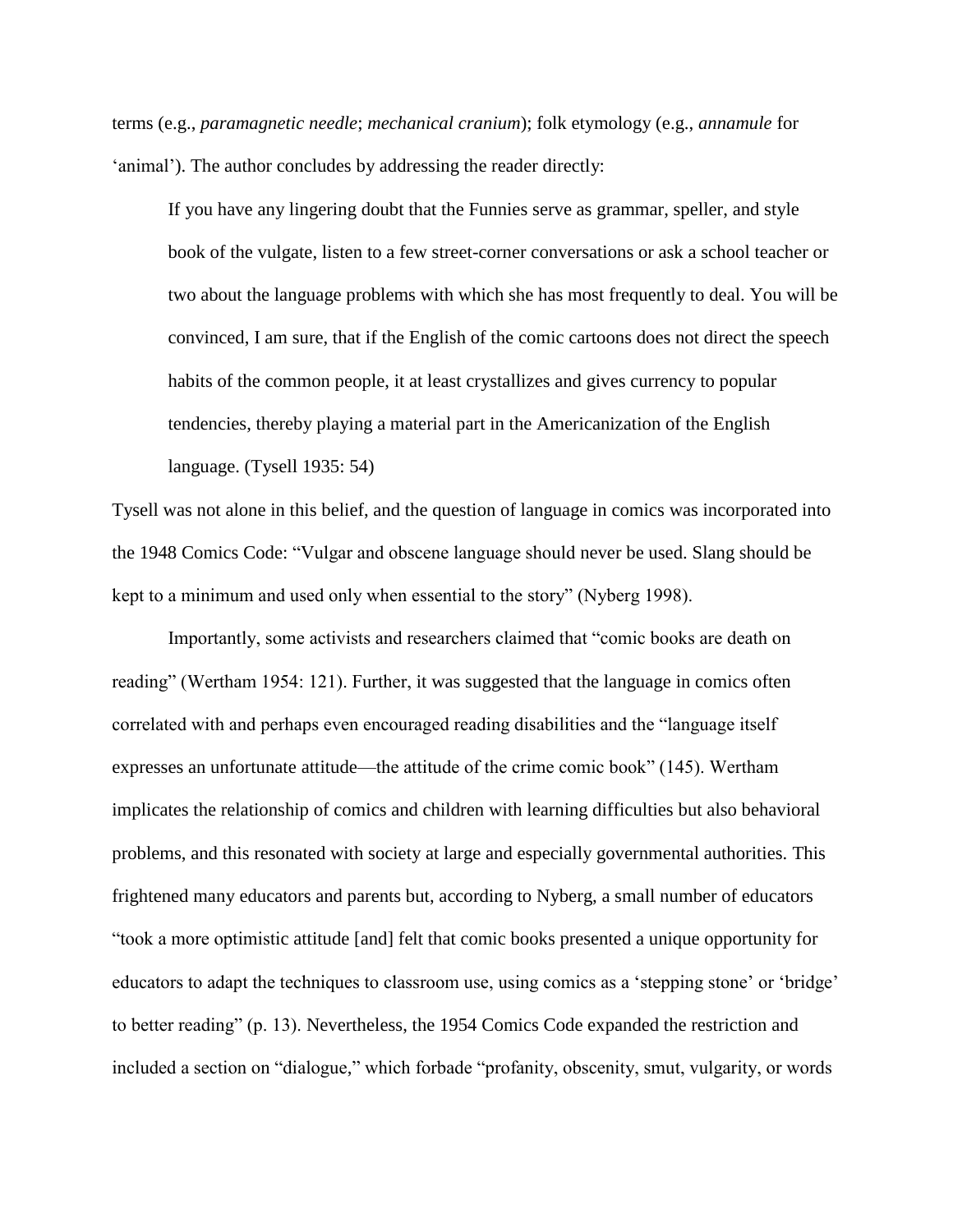or symbols which have acquired undesirable meanings" (Nyberg 1998). Arguably, other restrictions were relaxed: "Although slang and colloquialisms are acceptable, excessive use should be discouraged and whenever possible good grammar shall be employed" (Nyberg 1998).

In the  $21<sup>st</sup>$ -century, scholars promote the use of comics in the classroom to encourage literacy, but now comics are recognized for their value not just for reading words but also for reading images: "Knowledge of linguistic, audio, visual, gestural, and spatial conventions within comics affects the ways in which we read and the meanings we assign to texts, just as knowledge of conventions within word-based literacy affects the ways in which those texts are read" (Jacobs 2007: 24). Concerns about literacy are a mainstay of modern societies, and while the use of comics is increasing in the classroom (especially in universities), the debate about their value will continue.

#### **Conclusion**

Prior to 2010, much had been made of the idea of a "language of comics" or "grammar of comics" or "vocabulary of comics," and while these phrases were helpful metaphors that point to an organized, systematic approach to analysis, they ultimately interfered with a robust understanding of how linguistic science can shed light on comics (Bramlett 2012: 1–4). However, as more scholars approach comics studies using linguistic theory and methods as tools, we are better able both to analyze the language in comics and to attempt an overarching theory to explain systematic forms and sequential relationships in comics.

The breadth of linguistic scholarship is to a large degree reflected in comics studies. Cohn's argument that comics rely on the artists' verbal language echoes much of the mentalist/cognitivist program. Scholars like Breidenbach focus on the social interaction in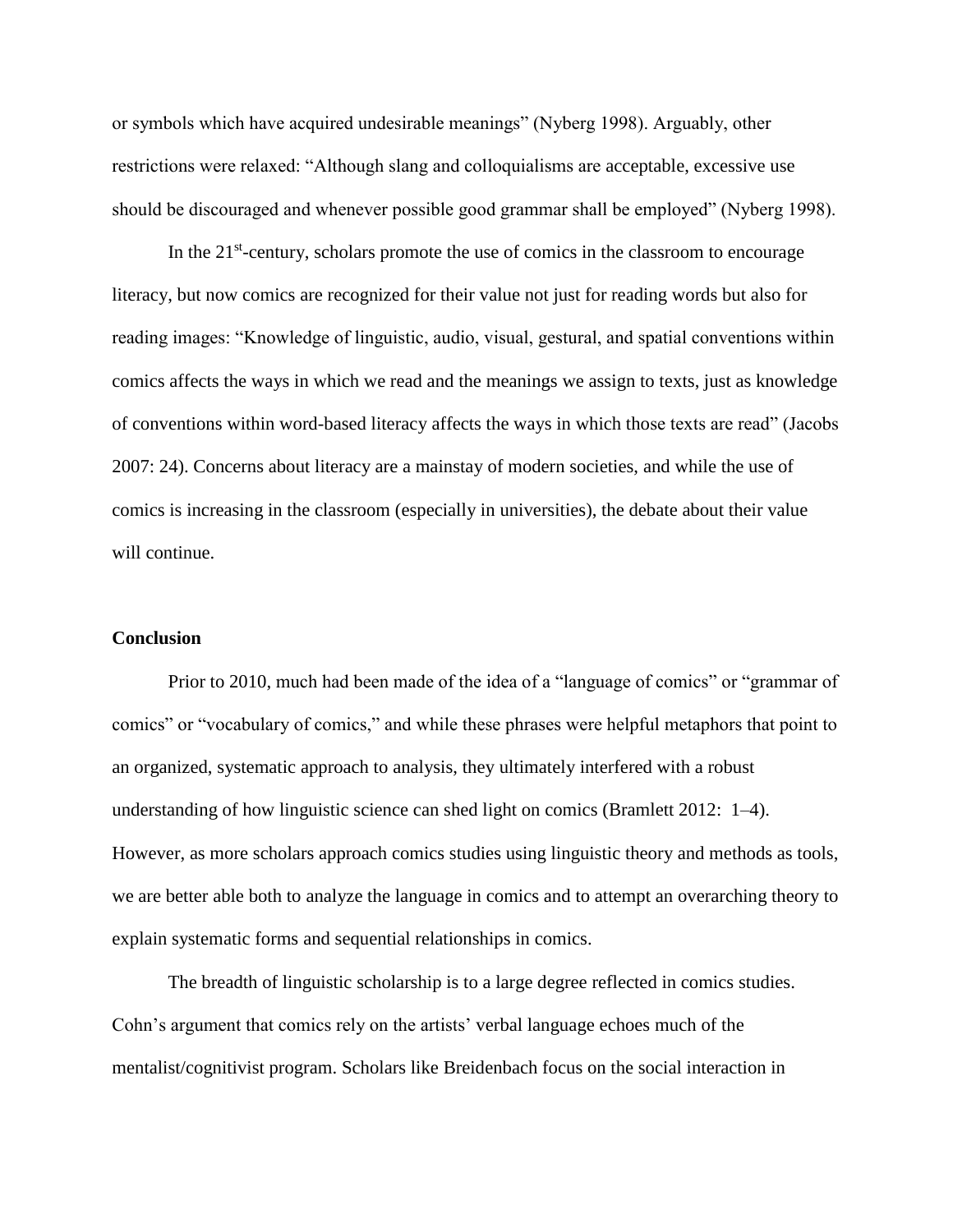comics as the basis for linguistic analysis. Other scholars, like Meesters, discuss language variation with little to say about whether language is a mental construct, or a social phenomenon, or some combination of both. The scholarship that comes closest to blending multiple stances can be attributed to scholars like Forceville, whose work encompasses cognitive metaphor and the social nature of language in comics.

Comics readers have access to an overwhelming wealth of comics to study, and there is certainly room for all of these varied approaches. In fact, no single approach could possibly encompass all aspects of comics relating to language and linguistics. This situation creates the opportunity for linguistics scholarship to add to a rapidly growing exploration of comics. However, competing research programs may hinder the creation of a coherent vision of what linguistic comic studies could be. Comics scholars who are interested in blended or eclectic approaches to the field have at our disposal a robust and powerful set of tools for contributions to comics studies.

**Related topics**: Comics Code; Comics and Education; Comics in Libraries

#### **References**

Abel, J. (2006) *La Perdida*. New York: Pantheon Books.

- Bramlett, F. (2015) "The Role of Culture in Comics of the Quotidian," *Journal of Graphic Novels and Comics*. DOI: 10.1080/21504857.2014.1002853
- —. (2012a). "Introduction," in F. Bramlett (ed.), *Linguistics and the Study of Comics*, Basingstoke, UK: Palgrave Macmillan, pp. 1–12.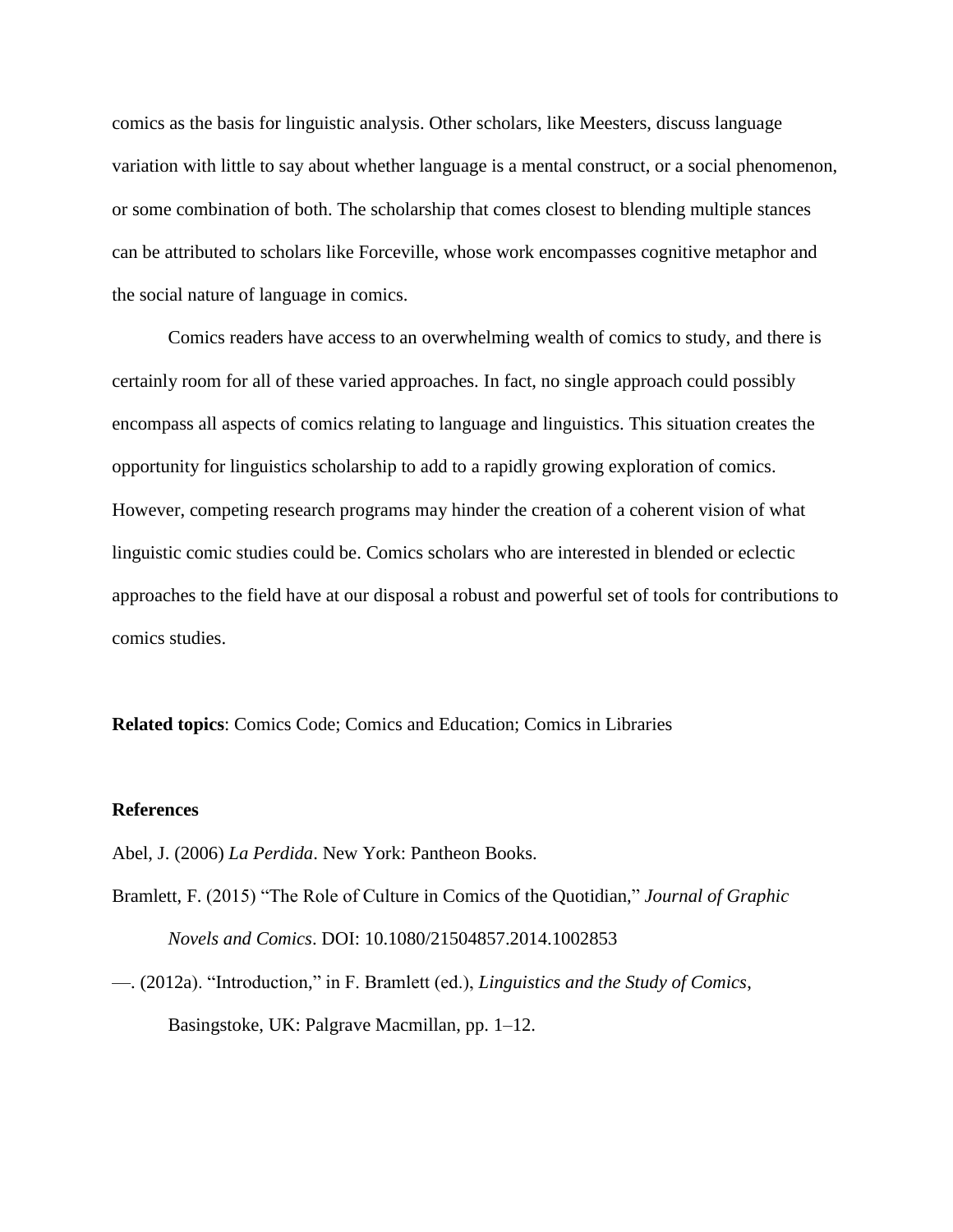- —. (2012b) "Linguistic Codes and Character Identity in *Afro Samurai*," in F. Bramlett (ed.) *Linguistics and the Study of Comics*, Basingstoke, UK: Palgrave Macmillan, pp. 183– 209.
- —. (2010). "The Confluence of Heroism, Sissyhood, and Camp in The Rawhide Kid: Slap Leather." *ImageTexT*, 5(1). http://www.english.ufl.edu/imagetext/archives/v5\_1/bramlett/
- Breidenbach, C. (2012). "Pocho Politics: Language, Identity, and Discourse in Lalo Alcaraz's *La Cucaracha*," in F. Bramlett (ed.), *Linguistics and the Study of Comics*, Basingstoke, UK: Palgrave Macmillan, pp. 210–238.
- Bucholtz, M. & Hall, K. (2005) "Identity and Interaction: A Sociolinguistic Approach," *Discourse Studies*, 7(4–5), pp. 585–614.
- Cohn, N. (2012) "Comics, Linguistics, and Visual Language: The Past and Future of a Field," in F. Bramlett (ed.) *Linguistics and the Study of Comics*, Basingstoke, UK: Palgrave Macmillan, pp. 92–118.
- Coulmas, F. (2013) *Sociolinguistics: The Study of Speakers' Choices*. 2nd ed. Cambridge: Cambridge University Press.
- Forceville, C. (2011) "Pictorial runes in *Tintin and the Picaros*," *Journal of Pragmatics*, 43, pp. 875–890.
- Jacobs, D. (2007) "More than Words: Comics as a Means of Teaching Multiple Literacies." *The English Journal*, 96(3), pp. 19–25.
- Meesters, G. (2012) "To and Fro Dutch Dutch: Diachronic Language Variation in Flemish Comics," in F. Bramlett (ed.), *Linguistics and the Study of Comics*, Basingstoke, UK: Palgrave Macmillan, pp. 163–182.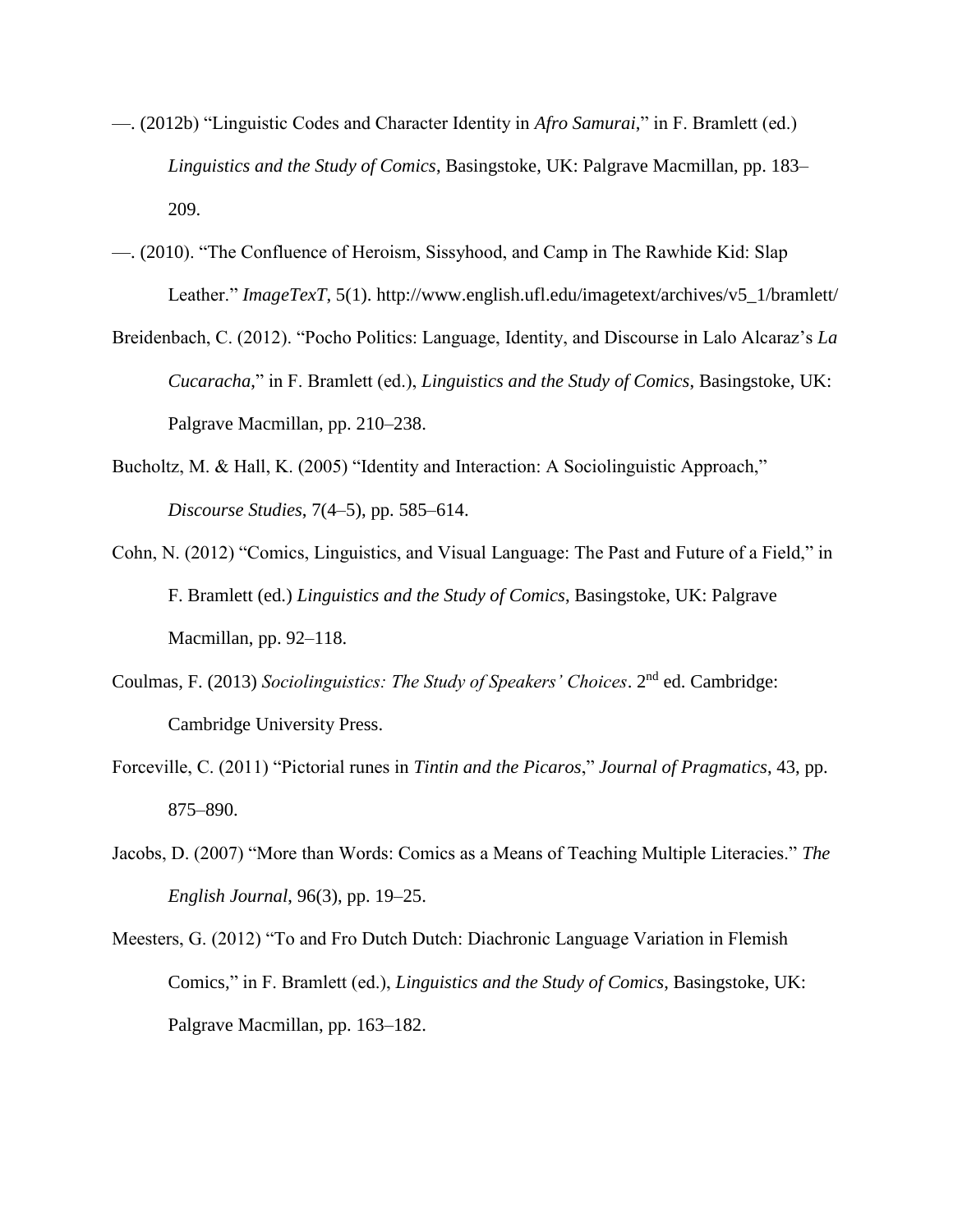- Nyberg, A. (1998) *Seal of Approval: The History of the Comics Code*. Jackson: University Press of Mississippi.
- O'Grady, W., Archibald, J., Aronoff, M., & Rees-Miller, J. (2009) *Contemporary Linguistics:*  An Introduction. 6<sup>th</sup> ed. New York: Bedford/St. Martin's.

Pinker, S. (1994) *The Language Instinct*. New York: William Morrow.

Preston, D. (1985) "The Li'l Abner Syndrome: Written Representations of Speech," *American Speech*, 60(4), pp. 328–336.

Tysell, H. (1935) "The English of the Comic Cartoons," *American Speech*, 10(1), pp. 43–55.

- Walshe, S. (2012) "Ah, laddie, did ye really think I'd let a foine broth of a boy such as yerself get splattered…?': Representations of Irish English Speech in the Marvel Universe," in F. Bramlett (ed.), *Linguistics and the Study of Comics*, Basingstoke, UK: Palgrave Macmillan, pp. 264–290.
- Wertham, F. (2004 [1954]) *Seduction of the Innocent*. Laurel, NY: Main Road Books.
- Wooffitt, R. (2005) *Conversation Analysis and Discourse Analysis: A Comparative and Critical Introduction*. London: Sage.

Zimmerman, R., & Severin, J. (2003) *Rawhide Kid: Slap Leather*. New York: Marvel.

#### Further Reading

For the role of English as an international language in European comics, see K. Beers Fägersten, "The Use of English in the Swedish-language Comic Strip *Rocky*," in F. Bramlett (ed.), *Linguistics and the Study of Comics*, pp. 239–263. For a survey of the presence of the English language in *bande desinée*, see M. Ben-Rafael and E. Ben-Rafael, "Plurilingualism in Francophone Comics," in F. Bramlett (ed.), *Linguistics and the Study of Comics*, pp. 142–162.